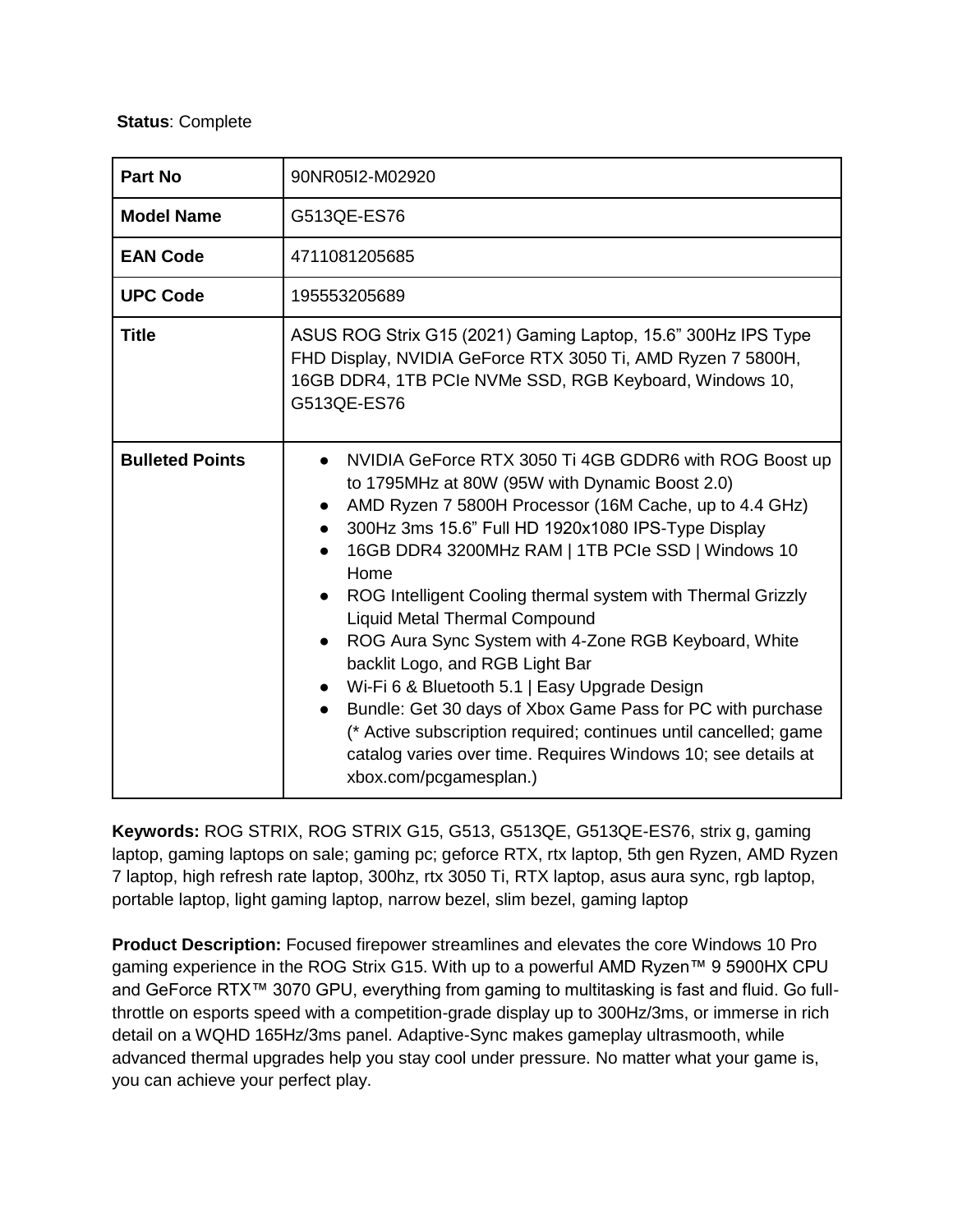**Carousel Rich Content Module: Premium Full Image**



**Header:** ROG STRIX G15

**Body:** The ROG Strix G15 embodies streamlined design, offering a formidable core experience for serious gaming and multitasking on Windows 10 Home. Featuring up to the latest AMD Ryzen 5000 CPU and a NVIDIA GeForce RTX GPU, it offers high-FPS power that takes full advantage of up to a blazing fast display

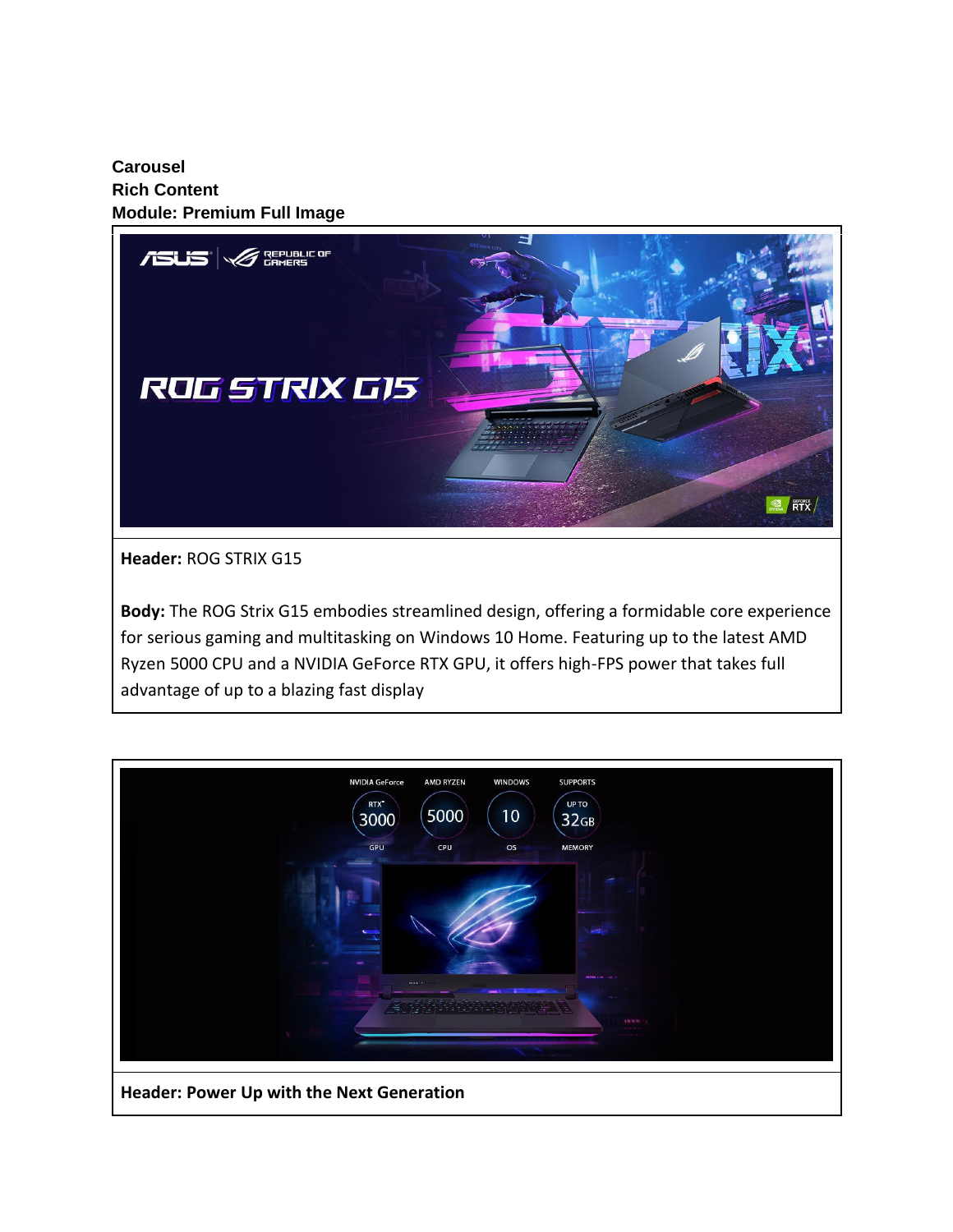**Body:** An ultrafast 300Hz refresh rate makes the flow of fast-paced action look impeccably smooth, while the 3ms grey-to-grey response time minimizes motion blur for precision target tracking. The NVIDIA GeForce RTX™ GPU delivers smooth frame rates, while the AMD Ryzen™ 5000 series CPU powers through heavy lifting or multitasking



## **Header: Streamlined Design**

**Body:** Play anywhere on a chassis that's up to 7% smaller and more portable than previous generations. Illuminate your environment with Aura Sync accents that shine from the metallic ROG logo, across the backlit keyboard, to the wraparound light bar.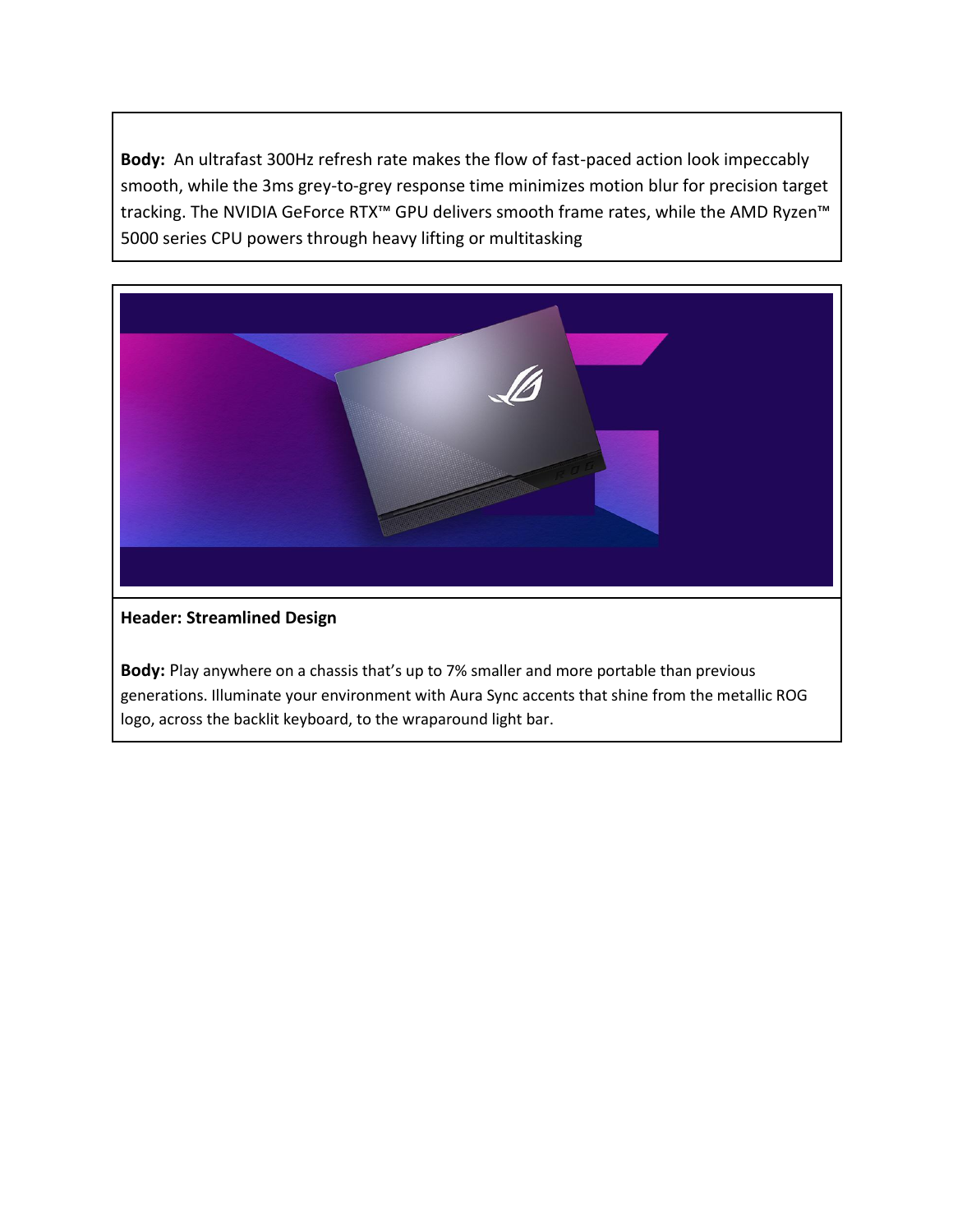

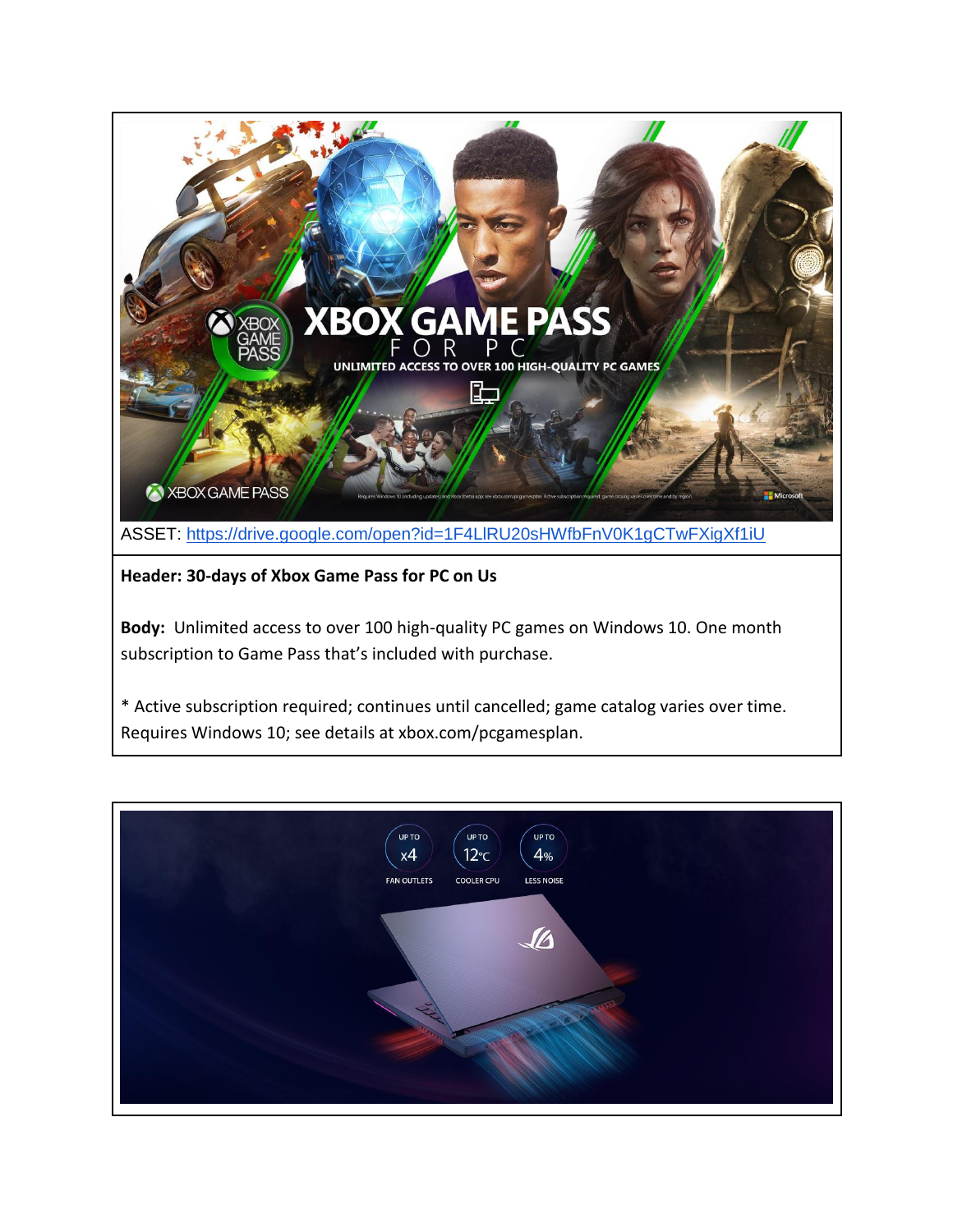## **Header: ROG Intelligent Cooling**

**Body:** ROG's Intelligent Cooling philosophy mixes the right features and system settings to ensure the best experience. Performance is boosted with cutting-edge enhancements like liquid metal compound on the CPU and a well-ventilated exterior that keeps noise levels lower than the last generation.



**Header: Reliable Wi-Fi**

**Body:** Ultrafast Wi-Fi 6 (802.11ax) lets you game reliably at LAN speeds wherever compatible connections are available. ROG RangeBoost enhances reception by evaluating the signal strength of four internal antennas and then picking the best pair to use for your location, minimizing dead spots and increasing range by up to 30%.